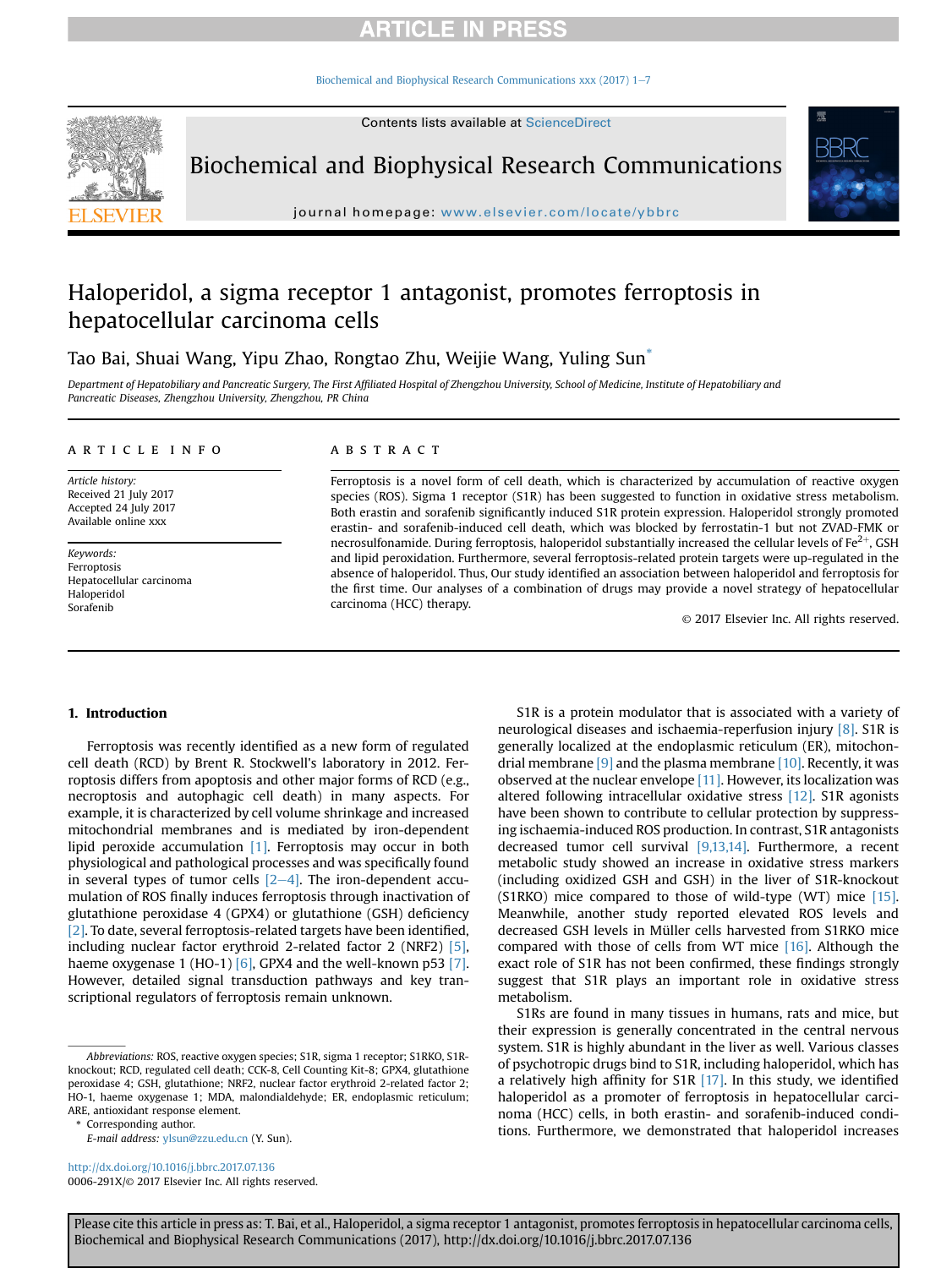### **ARTICLE IN PRESS**

#### 2 2 T. Bai et al. / Biochemical and Biophysical Research Communications xxx (2017) 1-7

iron accumulation and lipid peroxidation in ferroptosis and contributes to this process by inducing the expression of S1R and other regulators involved in ferroptosis. Collectively, our results indicate the novel pharmacological action of haloperidol in promoting cellular ferroptosis.

#### 2. Methods

#### 2.1. Regents

Antibodies to NRF2 (ab62352), S1R (ab151288), HO-1 (ab68477) and GPX4 (ab125066) were all obtained from Abcam (Shanghai, China). Erastin (No. S7242), sorafenib (No. S7397), ZVAD-FMK (No. S7023), and ferrostatin-1 (No. S7243) were obtained from Selleck (Shanghai, China). Haloperidol (H1512) and necrosulfonamide (ab143839) were obtained from Sigma Aldrich (Shanghai, China) and Abcam (Shanghai, China), respectively.

#### 2.2. Cell culture

The human HCC cell lines Hep G2 and Huh-7, maintained at our institute, were cultured in Dulbecco's modified Eagle's medium supplemented with 10% fetal bovine serum (HyClone) in a humidified incubator with  $5\%$  CO<sub>2</sub> and  $95\%$  air.

#### 2.3. Cell viability assay

Cell viability was evaluated with a Cell Counting Kit-8 (CCK-8) (Dojindo Laboratories, Shanghai, China) according to the manufacturer's instructions. WST-8 [2-(2-methoxy-4-nitrophenyl)-3-(4 nitrophenyl)-5(2,4-disulfophenyl)-2H-tetrazolium monosodium salt], which is a highly water-soluble tetrazolium salt, was used to evaluate cell viability by CCK-8 assays. WST-8 is a next-generation, sensitive reagent that serves as a chromogenic indicator for NADH. Following the reaction, NADH can reduce WST-8 at neutral pH values in the presence of 1-methoxy PMS to produce a watersoluble formazan dye, which is used as a cell viability indicator in cell proliferation and death assays by measuring absorption at 450 nM.

#### 2.4. Western blot

Cells were lysed with radioimmunoprecipitation assay (RIPA) buffer containing protease inhibitor complexes to harvest proteins. Then, the proteins in the supernatants of each sample were separated by 8%-12% SDS poly-acrylamide gel electrophoresis and transferred to polyvinylidene fluoride membranes (pore size 0.45  $\mu$ m). After the membrane was blocked (5% milk) for approximately 1 h, it was incubated overnight at 4  $^{\circ}$ C with each primary antibody, followed by incubation with secondary antibody for 2 h at room temperature. Finally, we visualized the blots using an enhanced chemiluminescence system.

#### 2.5. Iron assay

The intracellular iron concentration in cell lysates was assessed using an iron colorimetric assay kit purchased from Biovision (Milpitas, California, USA) according to the manufacturer's instructions. In this assay, ferric carrier proteins dissociate ferric iron into solution in the presence of acid buffer. After reduction to the ferrous form (Fe $2^+$ ), iron reacts with Ferene S to produce a stable colored complex. This kit can thus measure iron level in samples.

#### 2.6. Lipid peroxidation assay

The intracellular malondialdehyde (MDA) concentration in cell lysates was assessed using a lipid peroxidation colorimetric assay kit purchased from Biovision (Milpitas, California, USA) according to the manufacturer's instructions. Lipid peroxidation, which produces MDA as an end product, occurs as a result of oxidative damage and is a marker for oxidative stress.

#### 2.7. GSH assay

The intracellular GSH level in cell lysates was assessed using a GSH colorimetric assay kit purchased from Biovision (Milpitas, California, USA) according to the manufacturer's instructions.

#### 2.8. Statistical analysis

All data are expressed as the mean  $\pm$  SD. Data were analyzed using two-tailed Student's t tests for comparison of two groups or ANOVA LSD tests for comparisons among multiple groups. Significance was defined as  $p < 0.05$ .

#### 3. Results

#### 3.1. Identification of haloperidol as a promoter of erastin- and sorafenib-induced cell death

As previously described [\[15,16\]](#page--1-0), S1R is involved in oxidative stress metabolism. To determine whether inducing ferroptosis by erastin and sorafenib affects S1R, we analyzed the protein levels of S1R in two HCC cell lines. The results indicated that both erastin and sorafenib significantly induced S1R protein expression [\(Fig. 1](#page--1-0)A and B). Next, we examined the effect of haloperidol (an S1R antagonist) on ferroptosis. Cell viability was measured in Hep G2 and Huh-7 cell lines following treatment with 10  $\mu$ M erastin or  $5 \mu$ M sorafenib in the absence or presence of haloperidol. Indeed, haloperidol promoted erastin- and sorafenib-induced cell death in a dose- [\(Fig. 1](#page--1-0)C and D) and time- [\(Fig. 1](#page--1-0)E and F) dependent manner in both HCC cell lines. These findings suggest that haloperidol promotes both erastin- and sorafenib-induced cell death.

#### 3.2. Haloperidol promotes cellular ferroptosis but not necroptosis or apoptosis

Next, we added ferrostatin-1 (a strong ferroptosis inhibitor), ZVAD-FMK (a strong apoptosis inhibitor) and necrosulfonamide (a strong necroptosis inhibitor) to address the mechanism of haloperidol in ferroptosis. Ferrostatin-1 inhibits ferroptosis by depressing cellular lipid peroxidation. Similar to results from previous studies  $[1,2,18-20]$  $[1,2,18-20]$ , erastin- and sorafenib-induced cell death in both HCC cell lines was blocked by ferrostatin-1 but not ZVAD-FMK or necrosulfonamide. As expected, in the presence of 10  $\mu$ M haloperidol, the aggravated erastin- and sorafenib-induced cell death was also blocked by ferrostatin-1 in both HCC cell lines, but the other inhibitors had no significant effects ([Fig. 2](#page--1-0)A and B). These findings indicate that haloperidol at 10  $\mu$ M promotes cellular ferroptosis but not necroptosis or apoptosis.

#### 3.3. Haloperidol accelerates iron accumulation and lipid peroxidation, while facilitating GSH depletion, in ferroptosis

Accumulation of ferrous iron and lipid peroxidation products were reported to participate in erastin- and sorafenib-induced ferroptosis  $[5]$ . Thus, we analyzed MDA and  $Fe<sup>2+</sup>$  levels to determine whether haloperidol-promoted ferroptosis is associated with

Please cite this article in press as: T. Bai, et al., Haloperidol, a sigma receptor 1 antagonist, promotes ferroptosis in hepatocellular carcinoma cells, Biochemical and Biophysical Research Communications (2017), http://dx.doi.org/10.1016/j.bbrc.2017.07.136